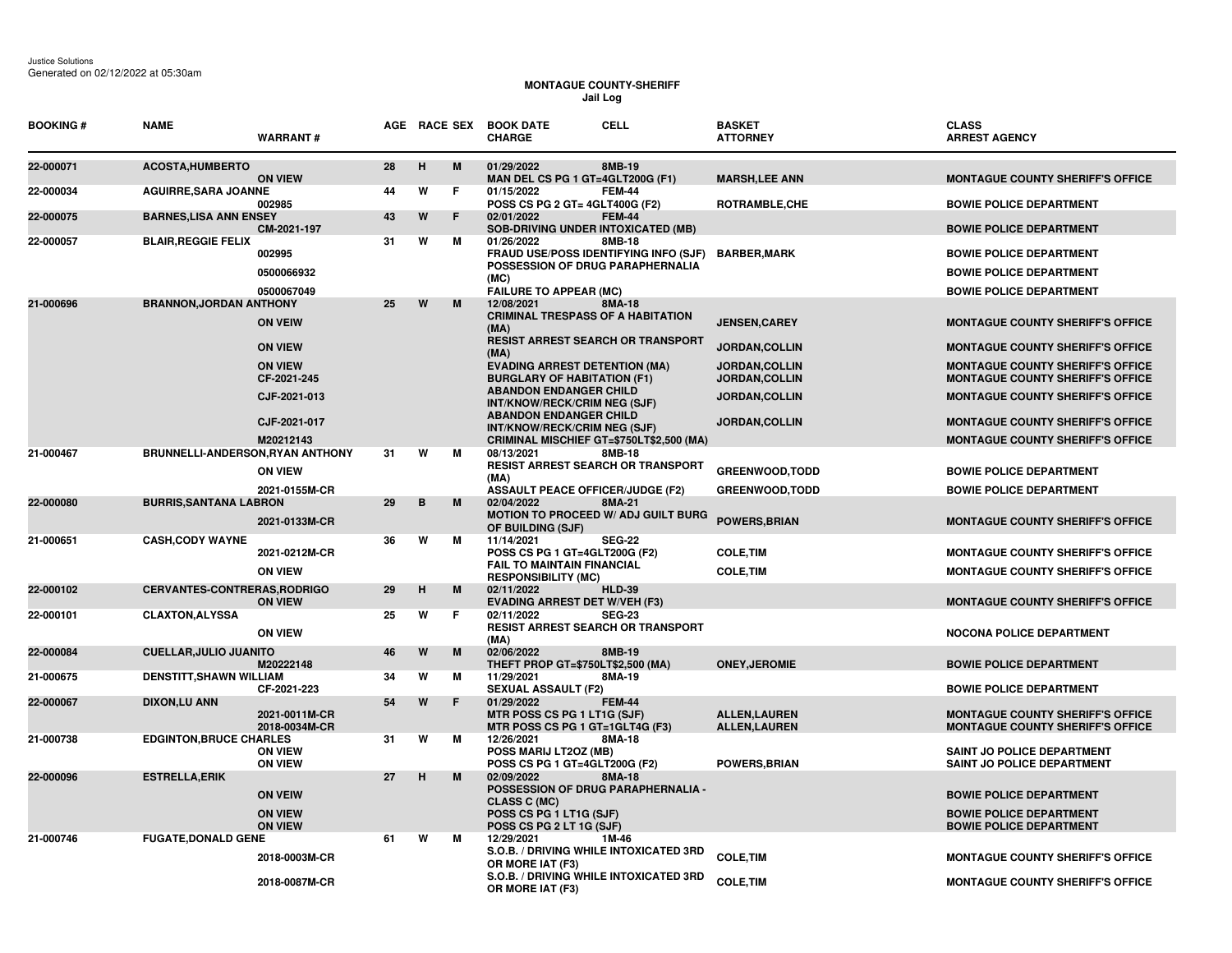|           |                                   | 17075932                                                             |    |   |    | ALL CLASS C/ OPEN CONTAINER (MC)                                                                                                                                      |                                                                              | <b>MONTAGUE COUNTY SHERIFF'S OFFICE</b>                                                                                                                            |
|-----------|-----------------------------------|----------------------------------------------------------------------|----|---|----|-----------------------------------------------------------------------------------------------------------------------------------------------------------------------|------------------------------------------------------------------------------|--------------------------------------------------------------------------------------------------------------------------------------------------------------------|
| 22-000098 | <b>HENANDEZQUINTERO,ISAAC</b>     | <b>ON VIEW</b><br><b>ON VIEW</b><br><b>ON VIEW</b><br><b>ON VIEW</b> | 26 | н | M  | 02/10/2022<br>8MB-21<br>POSS CS PG 1 GT=1GLT4G (F3)<br>POSS CS PG3 LT28G (MA)<br>UNL CARRYING WEAPON (MA)<br>POSSESSION OF DRUG PARAPHERNALIA<br>(MC)                 |                                                                              | <b>BOWIE POLICE DEPARTMENT</b><br><b>BOWIE POLICE DEPARTMENT</b><br><b>BOWIE POLICE DEPARTMENT</b><br><b>BOWIE POLICE DEPARTMENT</b>                               |
| 21-000295 | <b>HERNANDEZ, OSCAR ALFREDO</b>   | F2021568                                                             | 26 | н | м  | 05/21/2021<br>1M-47<br><b>SOB - SEXUAL ASSAULT IN DISASTER AREA <sub>ODOM,</sub>LANHON</b><br>(F1)                                                                    |                                                                              | <b>TEXAS DEPARTMENT OF PUBLIC SAF</b>                                                                                                                              |
|           |                                   | PRL2105000127                                                        |    |   |    | ICE HOLD ()                                                                                                                                                           | <b>ODOM,LANHON</b>                                                           | <b>TEXAS DEPARTMENT OF PUBLIC SAF</b>                                                                                                                              |
| 22-000079 | <b>HILL, JOHN CHRISTOPHER</b>     | 003001                                                               | 37 | W | M  | 02/02/2022<br>8MA-21<br><b>CRIMINAL TRESPASS (MB)</b>                                                                                                                 | <b>BAKER, DOUGLAS L.</b>                                                     | <b>BOWIE POLICE DEPARTMENT</b>                                                                                                                                     |
| 22-000073 | <b>HOLLAR, DILLON WAYNE</b>       | 002964                                                               | 29 | W | м  | 8MA-21<br>01/31/2022<br><b>CRIMINAL TRESPASS (MB)</b><br><b>RESIST ARREST SEARCH OR TRANSPORT</b>                                                                     |                                                                              | <b>SAINT JO POLICE DEPARTMENT</b>                                                                                                                                  |
|           |                                   | 002963                                                               |    |   |    | (MA)                                                                                                                                                                  |                                                                              | SAINT JO POLICE DEPARTMENT                                                                                                                                         |
| 21-000679 | <b>HOWARD, MARCY LYNN</b>         | 002962<br>F1530580L<br>CF-2021-241<br>CM-2021-263                    | 47 | W | F. | CRIMINAL MISCHIEF GT=\$750LT\$2,500 (MA)<br>11/30/2021<br><b>FEM-43</b><br>SOB - MAN DEL CS PG 1 GT=4GLT200G (F1)<br>POSS CS PG 1 LT1G (SJF)<br>POSS MARIJ LT2OZ (MB) |                                                                              | <b>SAINT JO POLICE DEPARTMENT</b><br><b>MONTAGUE COUNTY SHERIFF'S OFFICE</b><br><b>MONTAGUE COUNTY SHERIFF'S OFFICE</b><br><b>MONTAGUE COUNTY SHERIFF'S OFFICE</b> |
| 21-000701 | <b>HULEN, REBECCA DANIELLE</b>    | 2021-0123M-CR                                                        | 31 | W | F. | 12/09/2021<br><b>FEM-43</b><br>MAN DEL CS PG 1 GT=4GLT200G (F1)                                                                                                       |                                                                              |                                                                                                                                                                    |
| 22-000056 | <b>LEMONS, DANIEL DEWAYNE</b>     |                                                                      | 36 | W | M  | <b>SEG-25</b><br>01/25/2022                                                                                                                                           |                                                                              | <b>MONTAGUE COUNTY SHERIFF'S OFFICE</b>                                                                                                                            |
|           |                                   | CF-2022-123                                                          |    |   |    | UNLAWFUL POSSESSION FIREAM BY FELON <sub>YANDELL,</sub> TRAVIS<br>(F3)                                                                                                |                                                                              | <b>MONTAGUE COUNTY SHERIFF'S OFFICE</b>                                                                                                                            |
|           |                                   | CF-2022-125<br>CF-2022-124<br><b>ON VIEW</b><br>CF-2022-133          |    |   |    | POSS CS PG 1 LT1G (SJF)<br>THEFT PROP GT=\$2,500LT\$30K (SJF)<br><b>POSS DANGEROUS DRUG (MA)</b><br>THEFT PROP GT=\$2,500LT\$30K (SJF)                                | YANDELL, TRAVIS<br>YANDELL, TRAVIS<br>YANDELL, TRAVIS                        | <b>MONTAGUE COUNTY SHERIFF'S OFFICE</b><br><b>MONTAGUE COUNTY SHERIFF'S OFFICE</b><br>MONTAGUE COUNTY SHERIFF'S OFFICE<br><b>MONTAGUE COUNTY SHERIFF'S OFFICE</b>  |
| 22-000097 | <b>LOCKLEAR, DAIDRIAN QUINTIN</b> | CR-81093-1<br>CR-81092-1                                             | 19 | в | м  | 02/10/2022<br>8MB-18<br><b>UNL CARRYING WEAPON (MA)</b><br>POSS MARIJ LT2OZ (MB)                                                                                      |                                                                              | <b>BOWIE POLICE DEPARTMENT</b><br><b>BOWIE POLICE DEPARTMENT</b>                                                                                                   |
| 21-000747 | <b>MCGEE, KEVIN SCOTT</b>         | <b>ON VIEW</b>                                                       | 50 | W | M  | 12/30/2021<br>8MB-21<br>AGG ASSAULT DATE/FAMILY/HOUSE<br>W/WEAPON (F1)                                                                                                |                                                                              | <b>BOWIE POLICE DEPARTMENT</b>                                                                                                                                     |
| 22-000091 | <b>MOBLEY, JADEN RENEE</b>        | <b>ON VIEW</b><br><b>ON VIEW</b><br><b>ON VIEW</b>                   | 19 | W | F. | 02/08/2022<br>2M-5<br>POSS CS PG 2 LT 1G (SJF)<br><b>POSS DRUG PARA (MC)</b><br><b>MINOR IN POSS ALCOHOL (MC)</b>                                                     |                                                                              | <b>BOWIE POLICE DEPARTMENT</b><br><b>BOWIE POLICE DEPARTMENT</b><br><b>BOWIE POLICE DEPARTMENT</b>                                                                 |
| 21-000744 | <b>MONEY, WESLEY FRANKLIN</b>     | <b>ON VIEW</b><br><b>ON VIEW</b>                                     | 25 | W | M  | 12/29/2021<br>8MB-21<br><b>EVADING ARREST DETENTION (MA)</b><br>POSS STOLEN PROP(THEFT PROP<br>\$100-\$750) (MB)                                                      |                                                                              | <b>BOWIE POLICE DEPARTMENT</b><br><b>BOWIE POLICE DEPARTMENT</b>                                                                                                   |
|           |                                   | <b>ON VIEW</b>                                                       |    |   |    | <b>FRAUD USE/POSS IDENTIFYING INFO #</b><br><b>ITEMS 5LT10 (F3)</b>                                                                                                   | <b>JORDAN, COLLIN</b>                                                        | <b>BOWIE POLICE DEPARTMENT</b>                                                                                                                                     |
|           |                                   | <b>ON VIEW</b><br>2021-0142M-CR                                      |    |   |    | <b>POSS DANGEROUS DRUG (MA)</b><br>CAPIAS/MTP-POSS CS PG 1 LT1G (SJF)                                                                                                 | <b>JORDAN, COLLIN</b>                                                        | <b>BOWIE POLICE DEPARTMENT</b><br><b>BOWIE POLICE DEPARTMENT</b>                                                                                                   |
| 22-000011 | <b>NAIL, AARON EUGENE JR</b>      |                                                                      | 37 | W | м  | 01/06/2022<br>8MA-19                                                                                                                                                  | <b>JORDAN, COLLIN</b>                                                        |                                                                                                                                                                    |
| 22-000022 | <b>NEISS, JERRY ALAN</b>          | <b>ON VIEW</b>                                                       | 35 | W | M  | POSS CS PG 1 GT=1GLT4G (F3)<br>01/12/2022<br>8MB-21<br>FAIL TO COMPLY SEX OFF DUTY TO REG                                                                             | <b>POWERS, BRIAN</b>                                                         | <b>BOWIE POLICE DEPARTMENT</b>                                                                                                                                     |
|           |                                   | F20212625                                                            | 25 | W | F. | LIFE/ANNUAL (F3)<br><b>FEM-43</b><br>01/29/2022                                                                                                                       | <b>JORDAN, COLLIN</b>                                                        | <b>MONTAGUE COUNTY SHERIFF'S OFFICE</b>                                                                                                                            |
| 22-000065 | PADGETT, AMY ELIZABETH            | 2020-0042M-CR<br>2020-0153M-CR<br>2020-0154M-CR<br>2021-0192M-CR     |    |   |    | <b>MTR - BURGLARY OF HABITATION (F2)</b><br>MTR - POSS CS PG 1 GT=1GLT4G (F3)<br>MTR - POSS CS PG 1 LT1G (F)<br>MTR - POSS CS PG 1 GT=4GLT200G (F2)                   | <b>COLE, TIM</b><br><b>COLE, TIM</b><br><b>COLE, TIM</b><br><b>COLE, TIM</b> | SAINT JO POLICE DEPARTMENT<br><b>SAINT JO POLICE DEPARTMENT</b><br>SAINT JO POLICE DEPARTMENT<br>SAINT JO POLICE DEPARTMENT                                        |
| 22-000100 | PARTRIDGE, ERVIN JEHIEL           | 005879232019                                                         | 25 | W | M  | 02/11/2022<br><b>SEG-26</b><br>FTA - DRIVING WHILE INTOXICATED (MB)                                                                                                   |                                                                              | <b>MONTAGUE COUNTY SHERIFF'S OFFICE</b>                                                                                                                            |
| 22-000087 | <b>SAMPSON, DAVID LYNN</b>        | 21-016                                                               | 31 | W | м  | 02/07/2022<br>8MB-21<br>SOB - SELL DIST DISPLAY HARMFUL<br><b>MATERIAL/MINOR (MA)</b>                                                                                 |                                                                              | <b>MONTAGUE COUNTY SHERIFF'S OFFICE</b>                                                                                                                            |
| 21-000266 | <b>SANDERS.LANE JOSEPH</b>        | 2020-0133M-CR<br>2020-0134M-CR                                       | 25 | W | M  | 05/07/2021<br>8M-16<br>MTP - POSS CS PG 1 GT=4GLT200G (F2)                                                                                                            | <b>WILLIAMS, ROGER</b><br>Williams, Roger                                    | <b>BOWIE POLICE DEPARTMENT</b><br><b>BOWIE POLICE DEPARTMENT</b>                                                                                                   |